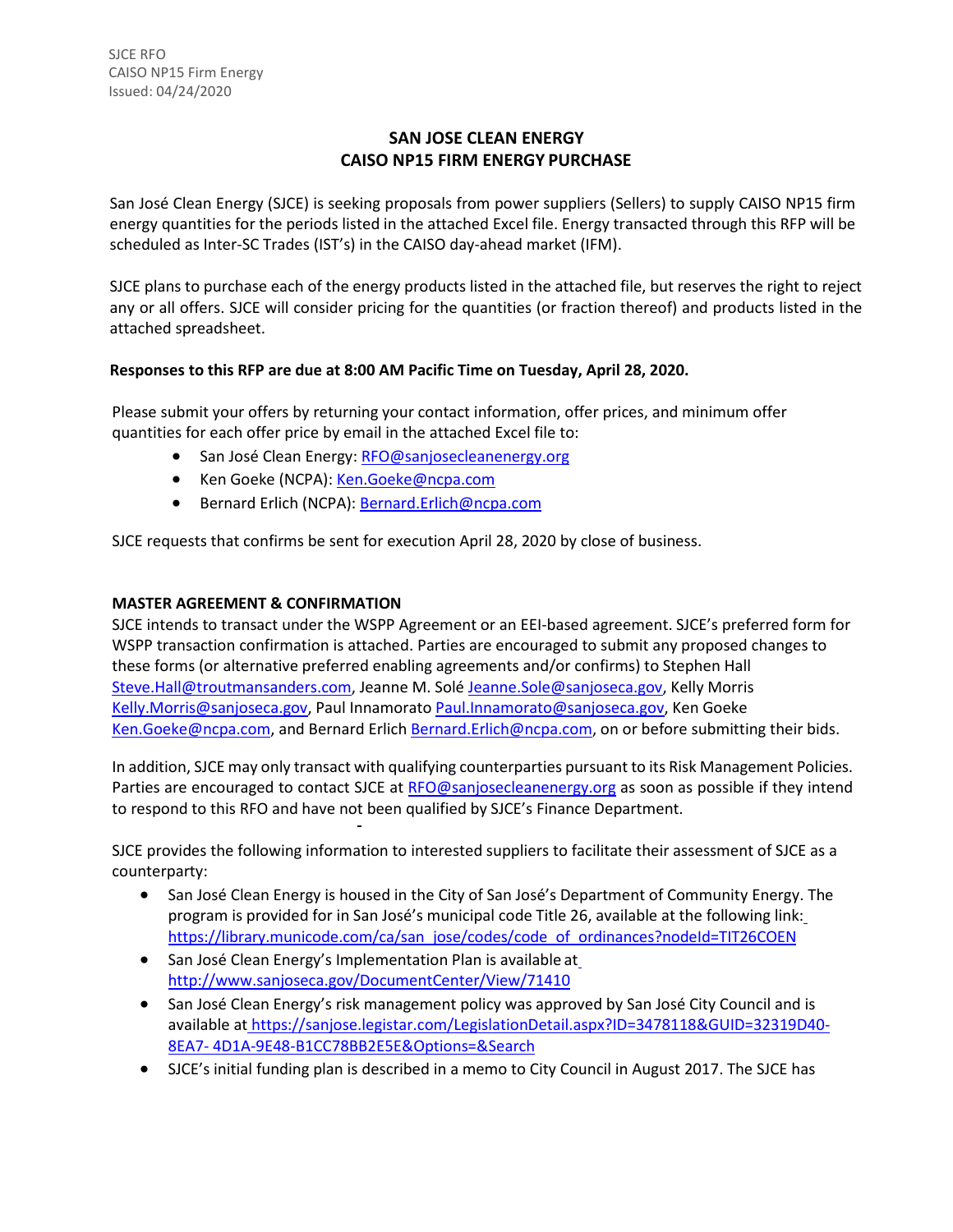followed through with this plan: [http://sanjose.granicus.com/MetaViewer.php?view\\_id=&event\\_id=2699&meta\\_id=650894](http://sanjose.granicus.com/MetaViewer.php?view_id&event_id=2699&meta_id=650894)

- The City of San José is the signatory to WSPP Agreement and will be the signatory to the confirmations.
- The Department of Community Energy is an enterprise department of the City of San José. Please see below language that we have added to our draft confirmation to explain this arrangement.

Here is a link to our municipal advisor letter[: www.sanjoseca.gov/DocumentCenter/View/39975](http://www.sanjoseca.gov/DocumentCenter/View/39975)

Finally, to do business in San José, Sellers who are not already registered will have to register with the City of San José within 90 days of commencing business within the city. Details are available at the following: <http://www.sanjoseca.gov/BusinessTax>

#### **PUBLIC NATURE OF PROPOSAL MATERIAL**

All correspondence with SJCE including responses to this solicitation will become the exclusive property of the City of San José and will become public records under the California Public Records Act (Cal. Government Code section 6250 et seq.) All documents that you send to SJCE will be subject to disclosure if requested by a member of the public. There are a very limited number of narrow exceptions to this disclosure requirement.

Therefore, any proposal which contains language purporting to render all or significant portions of their proposal "Confidential", "Trade Secret", or "Proprietary", or fails to provide the exemption information required as described below will be considered a public record in its entirety subject to the procedures described below. Do not mark your entire proposal as "confidential."

The City will not disclose any part of any proposal before it announces a recommendation for award, on the grounds that there is a substantial public interest in not disclosing proposals during the evaluation process. After the announcement of a recommended award, all proposals received in response to this RFP will be subject to public disclosure.

In order to designate information as confidential, the Seller must clearly stamp and identify the specific portion of the material designated with the word "Confidential" and provide a citation to the California Public Records Act that supports keeping the information confidential. Seller should not to over-designate material as confidential. Over-designation would include stamping entire pages or series of pages as confidential that clearly contain information that is not confidential. Upon request or demand of any third person or entity not a party to this Agreement ("Requestor") for production, inspection and/or copying of information designated by Seller as confidential information (such designated information, the "Confidential Information"), SJCE will notify the Seller as soon as practical that such request has been made. The Seller shall be solely responsible for taking whatever legal steps are necessary to protect information deemed by it to be Confidential Information and to prevent release of information to the Requestor by the City. If the City takes no such action after receiving the foregoing notice from the Seller, the City shall be permitted to comply with the Requestor's demand and is not required to defend against it.

If required by any law, statute, ordinance, a court, Governmental Authority or agency having jurisdiction over the City, including the California Public Records Act, the City may release Confidential Information, or a portion thereof, as required by the Applicable Law, statute, ordinance, decision, order or regulation. In